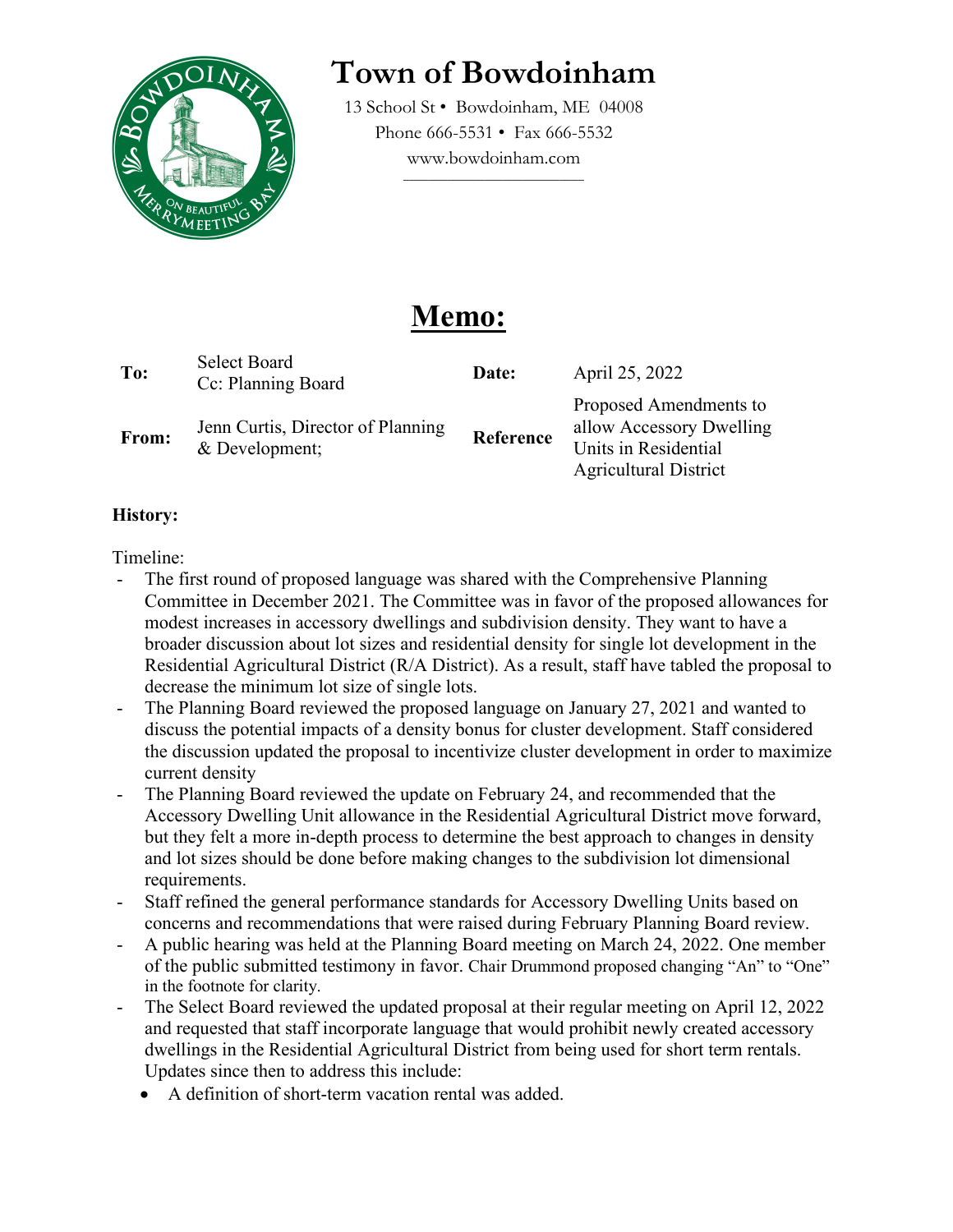

# **Town of Bowdoinham**

13 School St • Bowdoinham, ME 04008 Phone 666-5531 • Fax 666-5532 www.bowdoinham.com

\_\_\_\_\_\_\_\_\_\_\_\_\_\_\_\_\_\_\_\_\_\_\_\_\_\_\_\_\_

- Accessory Dwelling definition was expanded to clarify that it would only apply to lots in the R/A with less than 1 acre per dwelling.
- An additional standard was added to proposed Accessory Dwelling performance standards to prohibit their use as short-term vacation rentals
- Short-term vacation rental performance standards were added, to prohibit the use of a dwelling in the R/A located on a lot with more than one dwelling, unless the lot has more than one acre per dwelling. (Otherwise, folks could just subvert the intent by creating an ADU, moving into it, and then using their primary structure as a short-term rental).

These changes, taken together, will still allow the newly created accessory dwellings or primary dwellings on the same lots as accessory dwellings to be used as rental units, but they would need to be rented out for periods of more than 30 days, and not for the purpose of vacationing. This preserves their use as rentals for workforce housing or community-member housing, as per the intent of the proposal. It also does not restrict existing short term rentals, or short term rentals located in the Village districts, or on lots in the R/A with more than one acre per dwelling unit. The proposed updates are slightly redundant, but for good reason –if an accessory dwelling unit is being created with the intent of using it as a short-term rental, or with the intent of it being used as a residence and the primary structure being used as a short-term rental, the standards will clearly apply:

## **Basis Statement:**

The Town of Bowdoinham, and the State of Maine are currently facing a housing shortage crisis. The desire for a variety of adequate housing options far exceeds the demand. In 2020, the Maine State Housing Authority Affordability Index for Maine Cities and Towns indicated that the median home price in Bowdoinham was \$310,000 and the income needed to afford the median home (\$85,561) was more than \$10,000 per year higher than the median income (\$74,309), illustrating the problem with availability of adequate housing. The website, Realtor.com states that the median listing home price in Bowdoinham, ME was \$347,500 in October 2021.

Smart Growth economic and community development principles encourage residential developments to be more dense, to allow for more users per the amount of infrastructure required to serve them. Housing that is closer together and shares infrastructure such as water, wastewater disposal, and vehicular and pedestrian access is not only more efficient use of land, but also less expensive for the town and the resident, per dwelling unit.

Diverse and cluster types of housing are supported by the 2014 Comprehensive Plan, as noted below, and, based on data from the first public forum held by the Comprehensive Planning Committee to revise the vision for an update to the plan, it is still strongly supported in 2021. For these reasons staff propose

- Decreasing the minimum lot size in the Residential District to 30,000sf.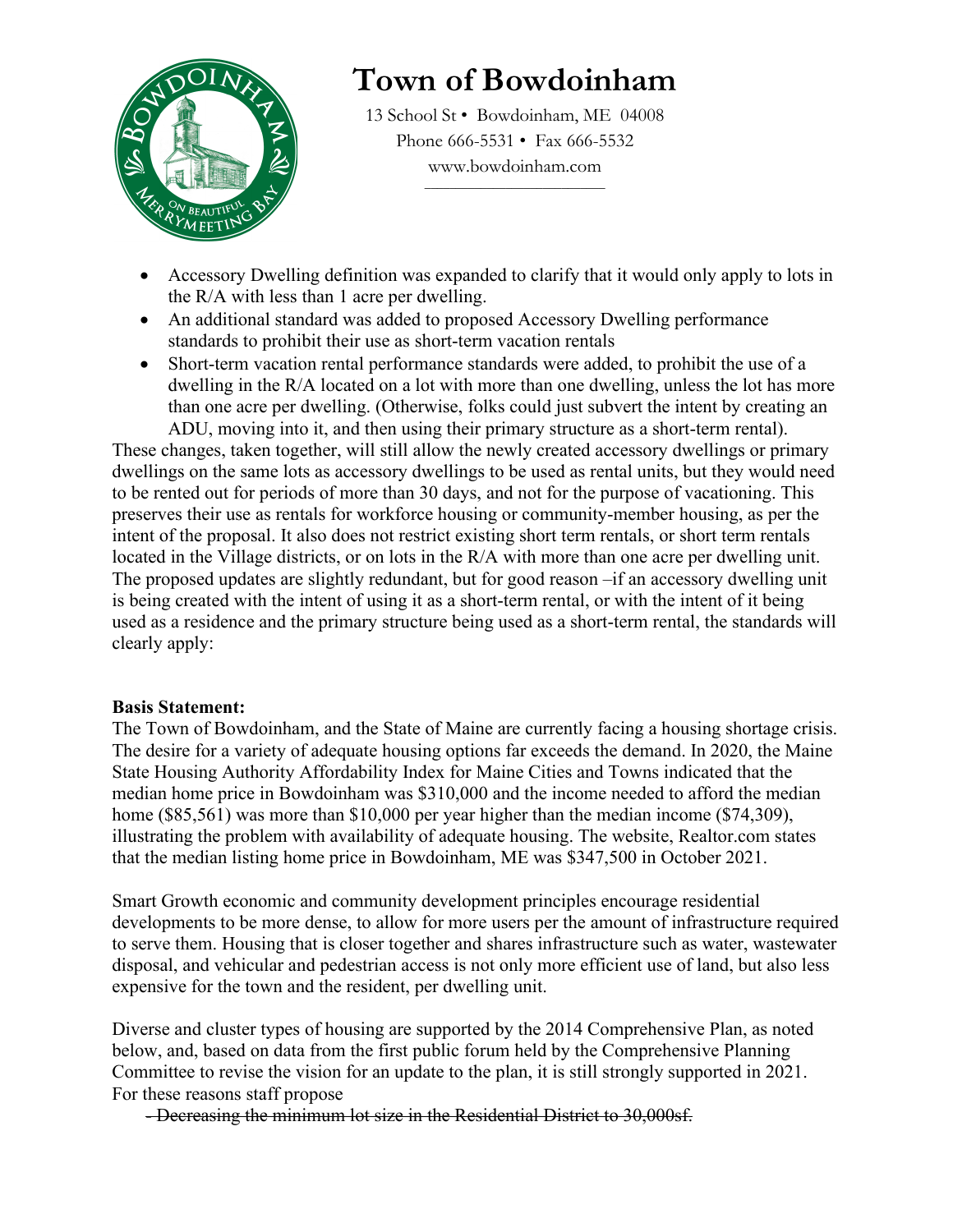

## **Town of Bowdoinham**

13 School St • Bowdoinham, ME 04008 Phone 666-5531 • Fax 666-5532 www.bowdoinham.com

\_\_\_\_\_\_\_\_\_\_\_\_\_\_\_\_\_\_\_\_\_\_\_\_\_\_\_\_\_

- Allowance of an Accessory Dwelling Unit to allow for a modest and efficient increase in allowable dwelling units on lots in the Residential Agricultural District. Those containing enough land to satisfy the residential density are already allowed to do so (if they have more than 2 acres, they have adequate acreage for more than 1 dwelling unit). There are currently 364 lots that are between 1 and 2 acres in size, that may currently only have one dwelling unit. With this change, they would be allowed an accessory dwelling unit. - Decreasing the minimum lot size in a subdivision to 20,000 sf, the minimum road frontage to 75 feet on internal subdivision roads, and the front yard setback to 20 feet on internal subdivision roads, without changing the net residential density. These changes, taken together, would allow for a smaller footprint of development in a subdivision, while still requiring the same overall amount of land be included, per lot, thereby allowing for a lower cost of development per unit and increasing the likelihood that all of the allowed density can be used. If small lots are allowed, it will be easier to design a subdivision that has the maximum number of allowable lots, while avoiding placing lots near required primary and secondary conservation areas. The net effect would be allowing for a less-expensive, more efficient development that can more easily avoid impacts to high value natural resources.

## **Compatibility with the Comprehensive Plan:**

The 2014 Comprehensive Plan housing goals call for allowing diverse housing types, and the recommendations include to allow diverse housing types including cluster and co-housing The Land Use Recommendations include "Allow for smaller lot sizes, but limit the residential density in the Rural Area."

A subdivision ordinance change that incentivizes more open space is supported by goals to promote forest management, safeguard agricultural resources, manage and protect critical natural resources, and manage and protect water resources.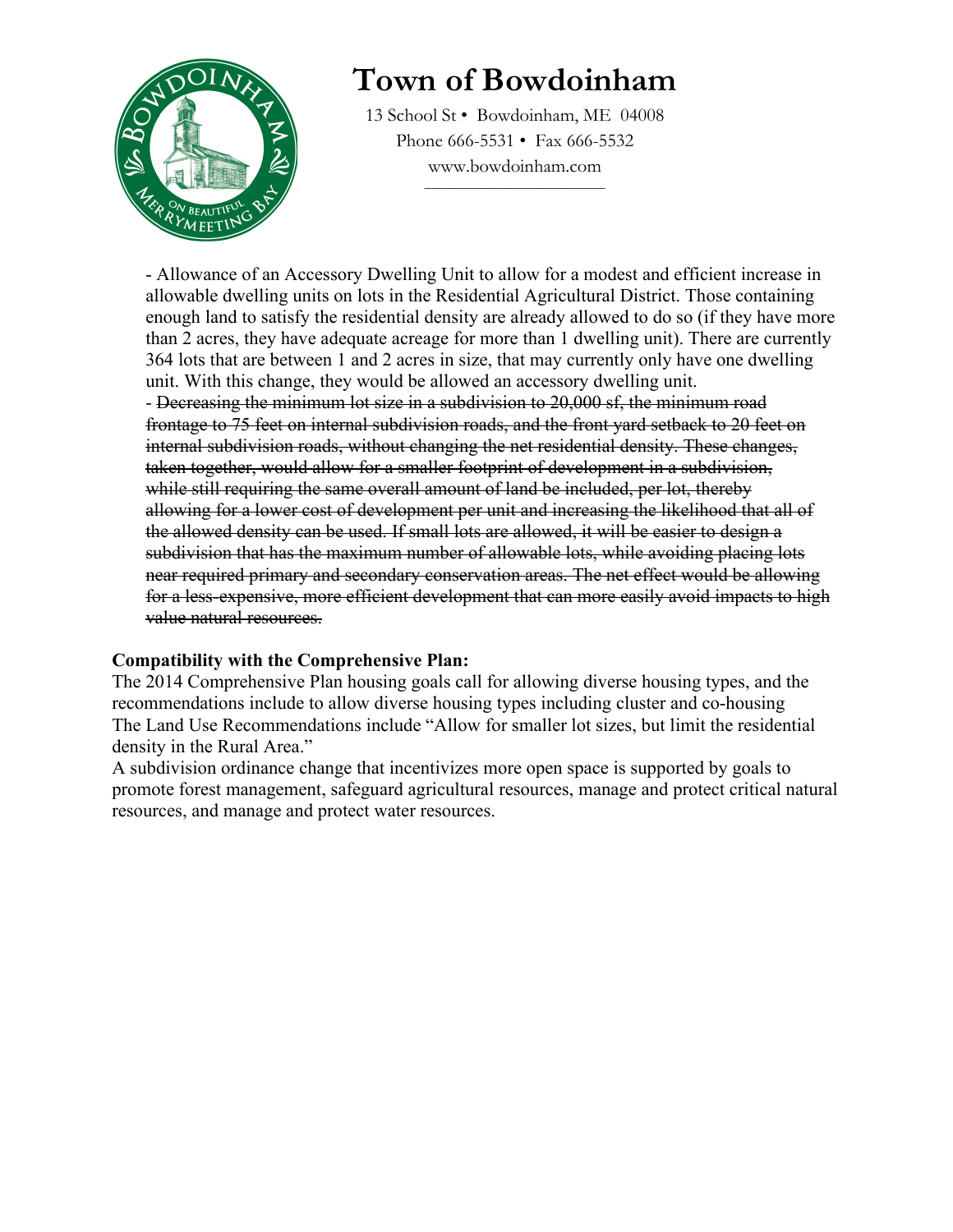#### **LAND USE ORDINANCE**

### **ARTICLE 2. DEFINITONS**

…

Dwelling: Any building or structure or portion thereof designed or used for residential purposes.

…

1. Accessory dwelling: An independent dwelling unit that has been added onto, or created within,

a single-family detached dwelling, or is an accessory building to a single-family detached dwelling on a

lot in the Residential Agricultural District and with less than 1 acre per dwelling.

…

Shoreline: The normal high-water line, or upland edge of a freshwater or coastal wetland.

Short-term Vacation Rental: A residential property that is rented for vacation, leisure, or recreation

purposes for fewer than 30 days

## **ARTICLE 4. PERFORMANCE STANDARDS**

## **B) Accessory Dwelling**

An accessory dwelling shall meet the following standards:

- 1) An accessory dwelling unit shall be limited to a gross floor area of 2/3 of the gross floor area of the principal structure, if the principal structure is over 2,500 sq/ft.
- 2) The Single-Family Dwelling and the accessory dwelling must comply with Maine Subsurface Wastewater Disposal rules
- 3) Either the single-family dwelling or the accessory dwelling unit must be occupied by the owner of the property. At least one of the units shall be occupied as a primary residence.
- 4) If the accessory dwelling unit is to be located within a non-conforming structure of record, the accessory dwelling unit must be constructed so that the structure is not made more nonconforming.
- 5) If the accessory dwelling until is to be constructed separate from the single family dwelling it must meet all applicable setbacks.
- 6) If the accessory dwelling unit is to be in the shoreland zone and/or the floodplain, the accessory must be considered a dwelling unit and meet all applicable dimensional requirements.
- 7) An accessory dwelling unit shall be counted as a dwelling unit subject to State of Maine Subdivision law at MRS §4401 and Town of Bowdoinham Road Standards.
- 8) Shall not be used as a short-term vacation rental.

…

**K) Short-term Vacation Rental:**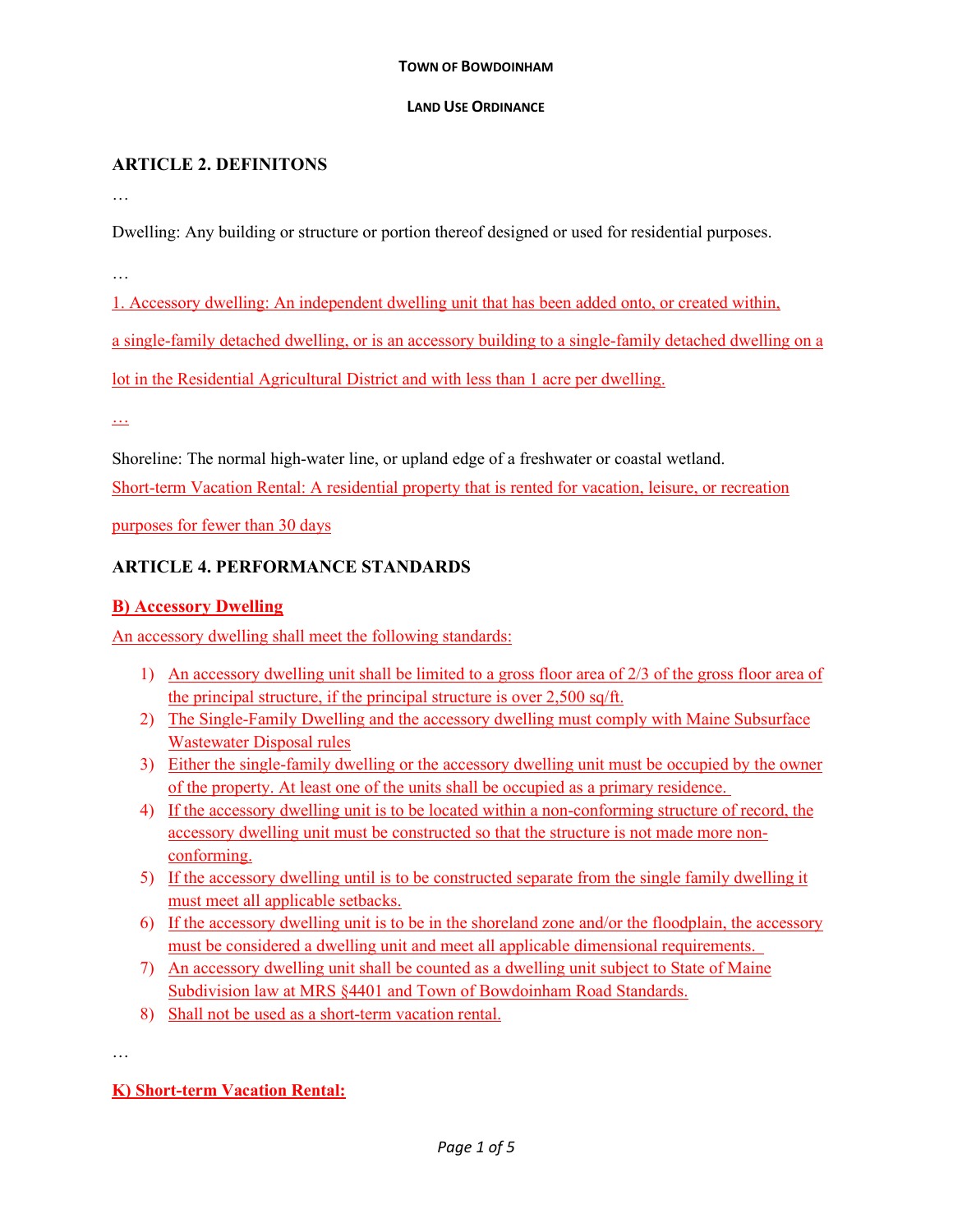#### **LAND USE ORDINANCE**

Short-term vacation rentals must meet the following standards:

1) When located in the Residential Agricultural District, short-term vacation rentals shall not be located on a lot with more than one dwelling, unless the lot has more than one acre per dwelling.

## **ARTICLE 5. LAND USE DISTRICTS**

### **Residential/Agricultural District-**

- 1) Dimensional Requirements:
	- a) For All Lots Which Do Not Meet Subsection b below.
		- (i) Minimum Lot Size 1 acre (ii) Maximum Residential Density – [1](#page-4-0) acre<sup> $\frac{1}{2}$ </sup> (iii)Minimum Road Frontage<sup>[2](#page-4-1)</sup> - 150 feet  $(iv)$ Minimum Setbacks for Buildings<sup>[3](#page-4-2)</sup> – (A) Front Yard - 50 feet (B) Side Yard - 10 feet (C) Rear Yard - 10 feet
	- b) Lots Which Are Within A Subdivision (which is created after June 10, 2009).
		- (i) Minimum Lot Size 1 acre

<span id="page-4-1"></span><span id="page-4-0"></span><sup>&</sup>lt;sup>1</sup> One Accessory Dwelling Unit that meets the standards of Article 4, Section B, shall be allowed

 $2$  The Minimum Road Frontage requirement may be waived by the Code Enforcement Officer if the property meets the Back Lot Performance Standard in Article 4, Section B.

<span id="page-4-2"></span> $3$  The setback shall be the minimum horizontal distance from a lot line to the nearest part of a building, including porches, steps and decks. Except that, ramps needed for disability access into a principle dwelling shall be exempt from the minimum setbacks.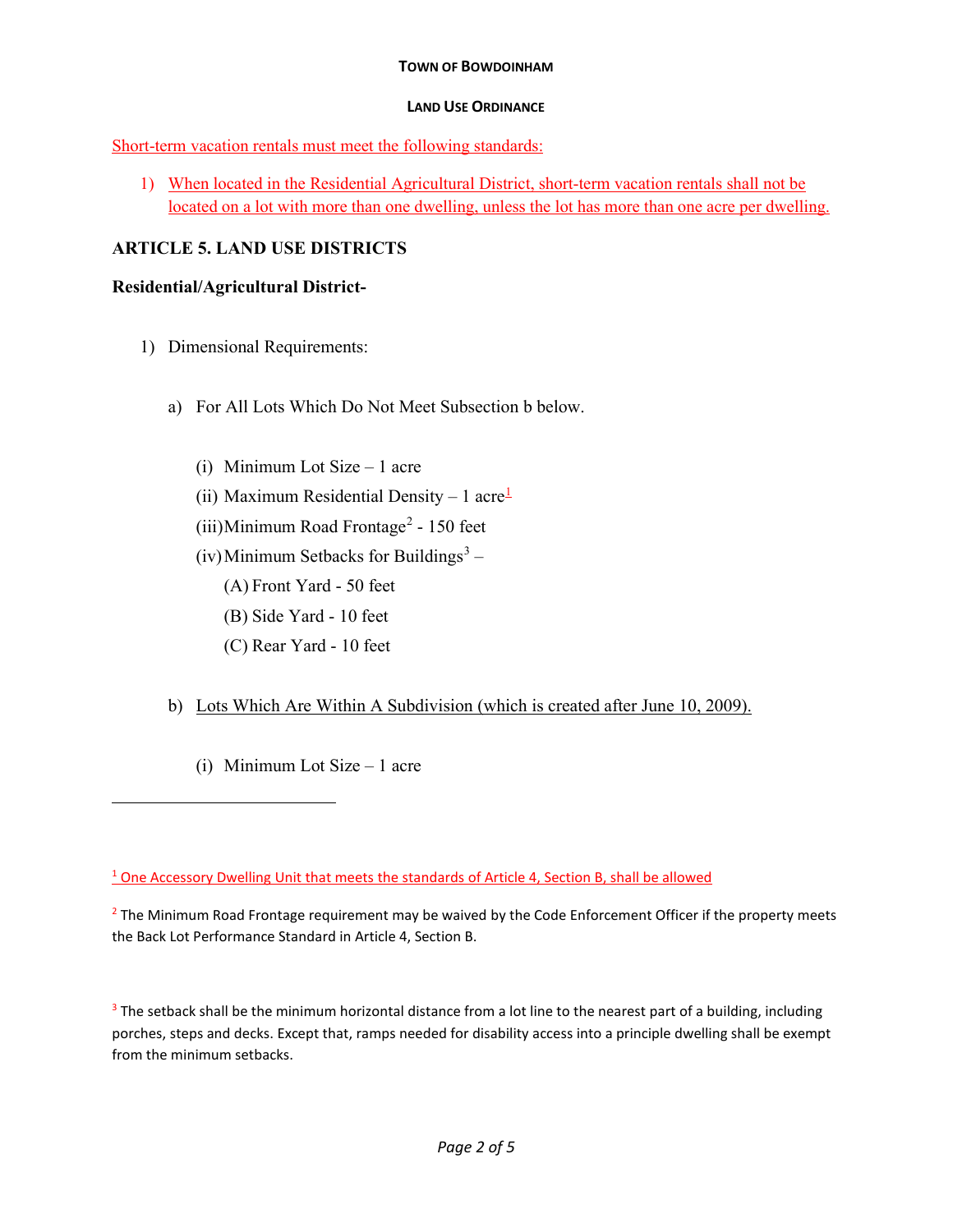#### **LAND USE ORDINANCE**

- (ii) Maximum Net Residential Density 1 acre
- (iii)Minimum Road Frontage 150 feet
- (iv)Minimum Setbacks for Buildings
	- (A) Front Yard 50 feet
	- (B) Side Yard 10 feet
	- (C) Rear Yard 10 feet
- (v) Open Space Requirement 25% of Net Residential Area
- c) Structures shall not cover more than 20% of any lot. [4](#page-5-0)

## **D) Village I District-**

- 1) Dimensional Requirements:
	- a) Minimum Lot Size  $20,000$  sq. ft.
	- b) Minimum Lot Size for Subdivisions with Community Subsurface Wastewater System  $-10,000$  sq. ft.<sup>[5](#page-5-1)</sup>
	- c) Maximum Residential Density 20,000 sq. ft.
	- d) Minimum Road Frontage 75 feet
	- e) Minimum Setbacks for Buildings
		- (i) Front Yard 20 feet
		- (ii) Side Yard 10 feet
		- (iii)Rear Yard 10 feet
	- f) Maximum Building Height 35 feet
	- g) Structures shall not cover more than 30% of any lot. Lots legally non-conforming due to lot size may have up to 50% structure coverage.

<span id="page-5-0"></span><sup>4</sup> Structures may cover up to 30% of lots that are legally non-conforming due to lot size.

<span id="page-5-1"></span><sup>&</sup>lt;sup>5</sup> A subdivision shall not exceed the maximum residential density for the district.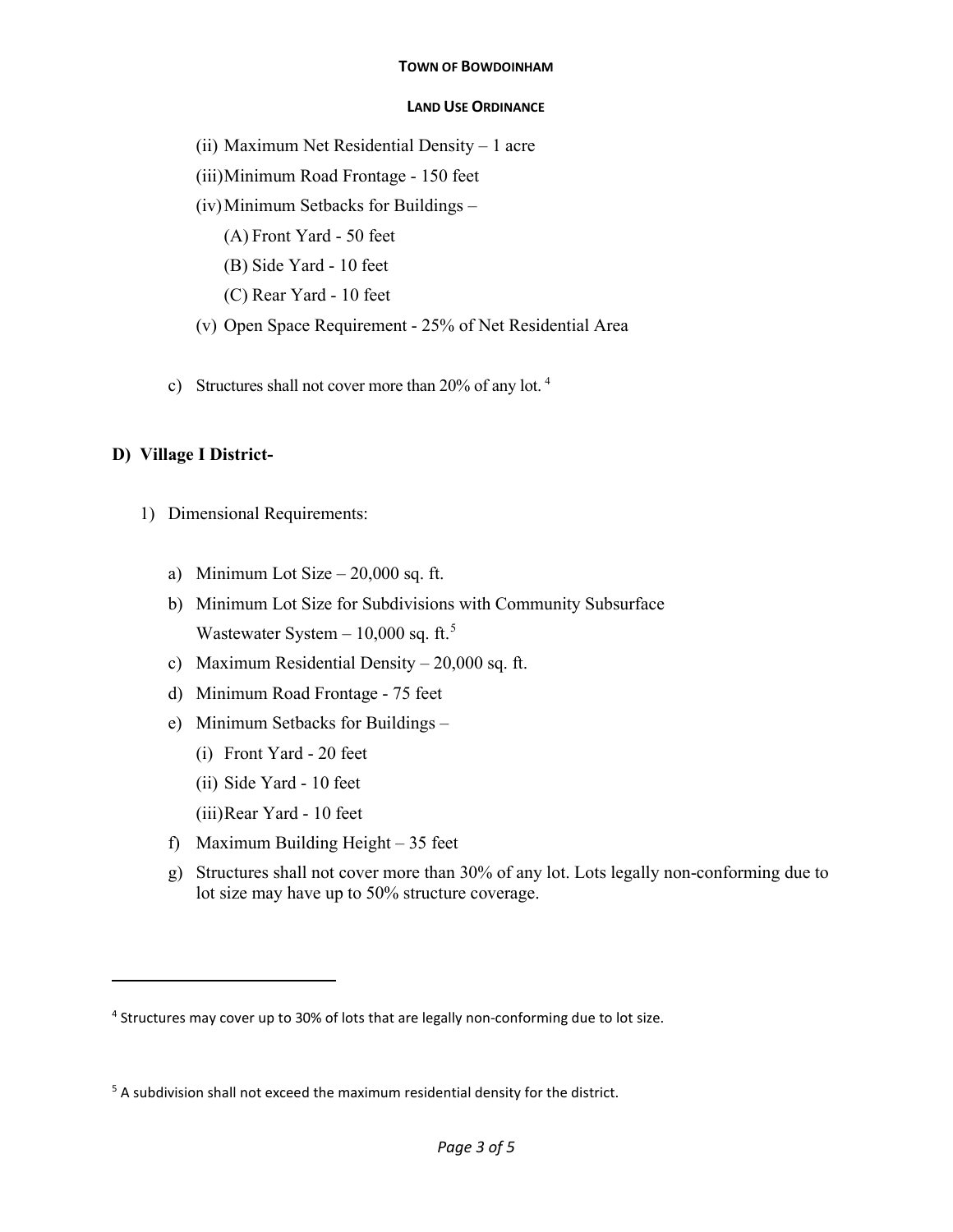#### **LAND USE ORDINANCE**

### **E) Village II District-**

- 1) Dimensional Requirements:
	- a) Minimum Lot Size  $30,000$  sq. ft.
	- b) Minimum Lot Size for Subdivisions with Community Subsurface Wastewater System 10,000 sq. ft. $^6$  $^6$
	- c) Maximum Residential Density 20,000 sq. ft.
	- d) Minimum Road Frontage 100 feet
	- e) Minimum Setbacks for Buildings
		- (i) Front Yard 30 feet
		- (ii) Side Yard 10 feet
		- (iii)Rear Yard 10 feet
	- f) Maximum Building Height 35 feet
	- g) Structures shall not cover more than 30% of any lot.

## TABLE 5.1 – LAND USES PERMITTED IN ZONING DISTRICTS

### **KEY**

District -

R/A– Residential/Agricultural District

VDI – Village I District

VDII – Village II District

Reviewing Authority –

- A Allowed without a permit
- RC– Permitted with permit from Road Commissioner

<span id="page-6-0"></span> $6$  A subdivision shall not exceed the maximum residential density for the district.